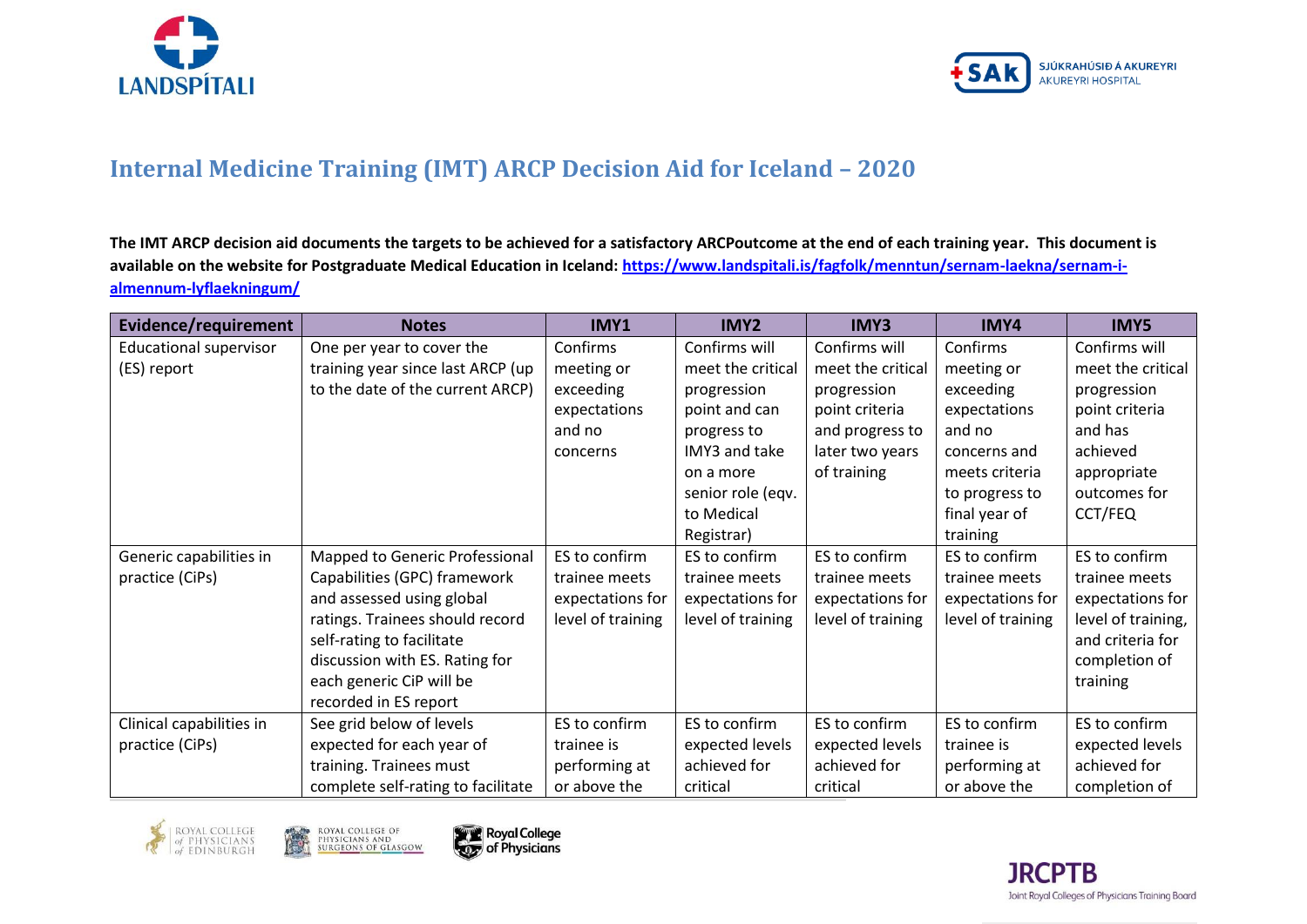



| Evidence/requirement                         | <b>Notes</b>                                                                                                                                                                                                                                                                                                                                                                                                   | IMY1                           | <b>IMY2</b>                                                                                                                                                     | <b>IMY3</b>                                                                                                                                                     | IMY4                                                                                                                                                            | <b>IMY5</b>                                                                                                                                                     |
|----------------------------------------------|----------------------------------------------------------------------------------------------------------------------------------------------------------------------------------------------------------------------------------------------------------------------------------------------------------------------------------------------------------------------------------------------------------------|--------------------------------|-----------------------------------------------------------------------------------------------------------------------------------------------------------------|-----------------------------------------------------------------------------------------------------------------------------------------------------------------|-----------------------------------------------------------------------------------------------------------------------------------------------------------------|-----------------------------------------------------------------------------------------------------------------------------------------------------------------|
|                                              | discussion with ES. The ES<br>report will confirm entrustment<br>level for each individual CiP and<br>overall global rating of<br>progression                                                                                                                                                                                                                                                                  | level expected<br>for all CiPs | progression<br>point at end of<br>IMY2                                                                                                                          | progression<br>point at end of<br>IMY3                                                                                                                          | level expected<br>for all CiPs                                                                                                                                  | training at the<br>end of IMY5                                                                                                                                  |
| Multiple consultant<br>report (MCR)          | Minimum number. Each MCR is<br>completed by a consultant who<br>has supervised the trainee's<br>clinical work. The ES should not<br>complete an MCR for their own<br>trainee                                                                                                                                                                                                                                   | 4                              | 4 - of which at<br>least 3 MCRs<br>written by<br>consultants<br>who have<br>personally<br>supervised the<br>trainee in an<br>acute<br>take/post-take<br>setting | 4 - of which at<br>least 3 MCRs<br>written by<br>consultants<br>who have<br>personally<br>supervised the<br>trainee in an<br>acute<br>take/post-take<br>setting | 4 - of which at<br>least 3 MCRs<br>written by<br>consultants<br>who have<br>personally<br>supervised the<br>trainee in an<br>acute<br>take/post-take<br>setting | 4 - of which at<br>least 3 MCRs<br>written by<br>consultants<br>who have<br>personally<br>supervised the<br>trainee in an<br>acute<br>take/post-take<br>setting |
| Multi-source feedback<br>(MSF)               | Minimum of 12 raters, including<br>3 consultants and a mixture of<br>other staff (medical and non-<br>medical)<br>Replies should be received<br>within 3 months (ideally within<br>the same placement). MSF<br>report must be released by the<br>ES and feedback discussed with<br>the trainee before the ARCP. If<br>significant concerns are raised,<br>then arrangements should be<br>made for a repeat MSF | $\mathbf{1}$                   | 1                                                                                                                                                               | $\mathbf{1}$                                                                                                                                                    | $\mathbf{1}$                                                                                                                                                    | $\mathbf{1}$                                                                                                                                                    |
| <b>Supervised learning</b><br>events (SLEs): | Minimum number to be carried<br>out by consultants. Trainees are                                                                                                                                                                                                                                                                                                                                               | 4                              | 4                                                                                                                                                               | 4                                                                                                                                                               | $\overline{a}$                                                                                                                                                  | 4                                                                                                                                                               |







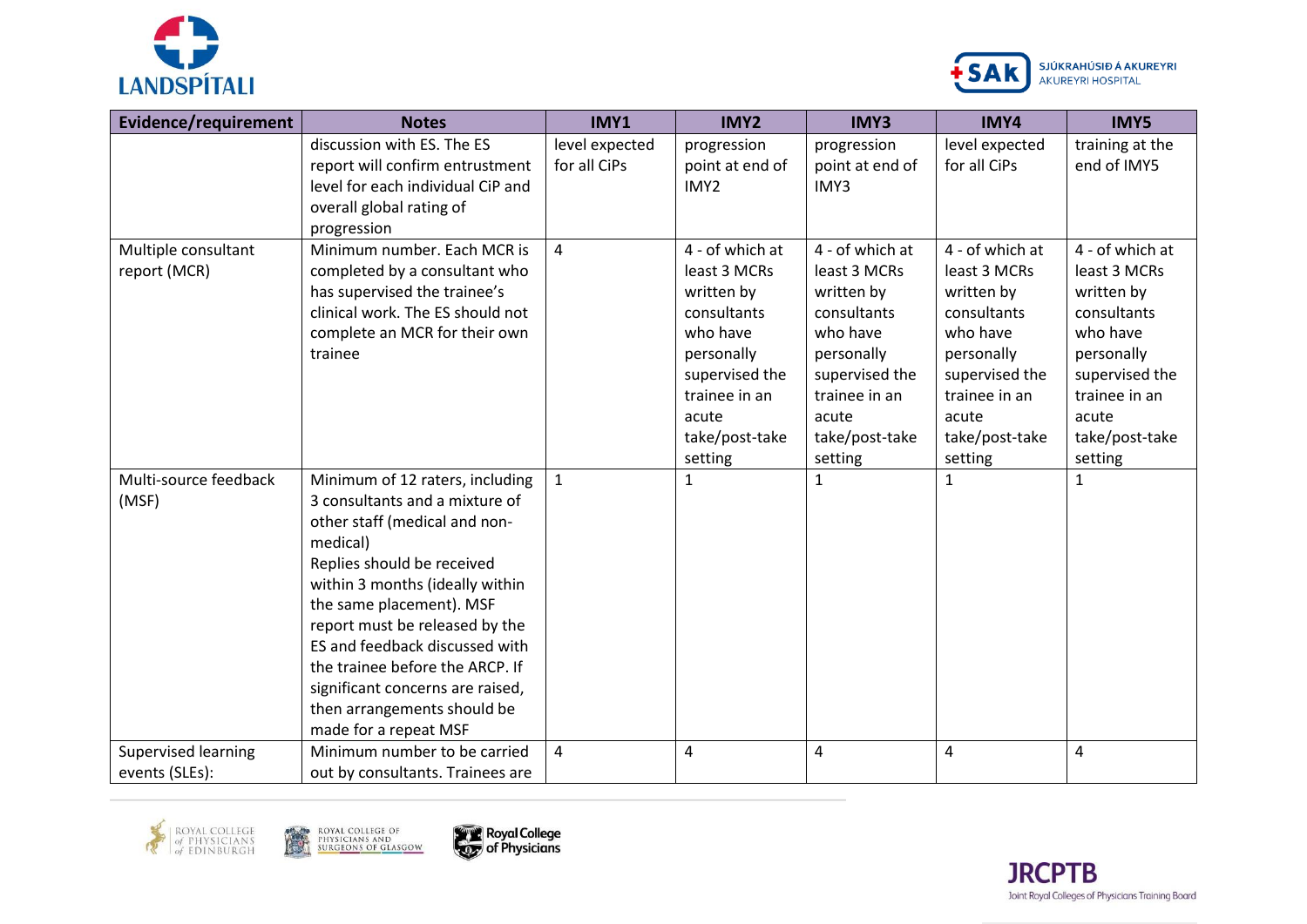



| Evidence/requirement       | <b>Notes</b>                      | IMY1           | IMY2 | IMY3           | IMY4 | IMY5 |
|----------------------------|-----------------------------------|----------------|------|----------------|------|------|
| Acute care assessment      | encouraged to undertake more      |                |      |                |      |      |
| tool (ACAT)                | ACATs and supervisors may         |                |      |                |      |      |
|                            | require additional SLEs if        |                |      |                |      |      |
|                            | concerns are identified. Each     |                |      |                |      |      |
|                            | ACAT must include a minimum       |                |      |                |      |      |
|                            | of 5 cases. ACATs should be       |                |      |                |      |      |
|                            | used to demonstrate global        |                |      |                |      |      |
|                            | assessment of trainee's           |                |      |                |      |      |
|                            | performance on take or            |                |      |                |      |      |
|                            | presenting new patients on        |                |      |                |      |      |
|                            | ward rounds, encompassing         |                |      |                |      |      |
|                            | both individual cases and overall |                |      |                |      |      |
|                            | performance (e.g. prioritisation, |                |      |                |      |      |
|                            | working with the team). It is not |                |      |                |      |      |
|                            | for comment on the                |                |      |                |      |      |
|                            | management of individual cases    |                |      |                |      |      |
| <b>Supervised Learning</b> | Minimum number to be carried      | $\overline{4}$ | 4    | $\overline{4}$ | 4    | 4    |
| Events (SLEs):             | out by consultants. Trainees are  |                |      |                |      |      |
| Case-based discussion      | encouraged to undertake more      |                |      |                |      |      |
| (CbD) and/or mini-         | CbDs or mini-CEX and              |                |      |                |      |      |
| clinical evaluation        | supervisors may require           |                |      |                |      |      |
| exercise (mini-CEX)        | additional SLEs if concerns are   |                |      |                |      |      |
|                            | identified. SLEs should be        |                |      |                |      |      |
|                            | undertaken throughout the         |                |      |                |      |      |
|                            | training year by a range of       |                |      |                |      |      |
|                            | assessors. Structured feedback    |                |      |                |      |      |
|                            | should be given to aid the        |                |      |                |      |      |
|                            | trainee's personal development    |                |      |                |      |      |
|                            | and reflected on by the trainee   |                |      |                |      |      |





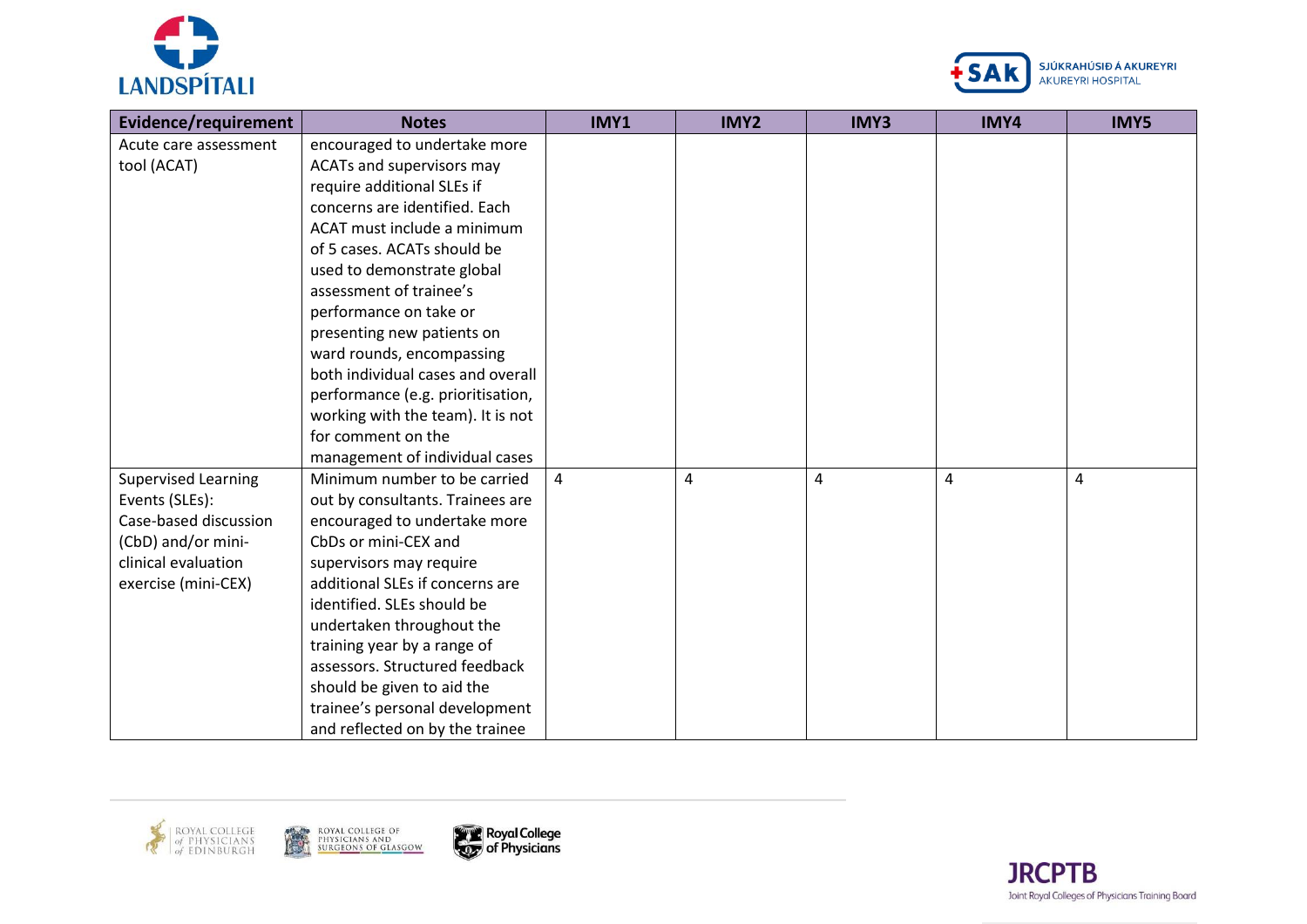



| Evidence/requirement                | <b>Notes</b>                                                          | IMY1                                  | IMY2                                      | <b>IMY3</b>                                                             | <b>IMY5</b>                                                                                 |                                 |
|-------------------------------------|-----------------------------------------------------------------------|---------------------------------------|-------------------------------------------|-------------------------------------------------------------------------|---------------------------------------------------------------------------------------------|---------------------------------|
| MRCP (UK)                           | Failure to pass full MRCP by the<br>end of IMY2 will result in a non- | Part 1 passed                         | Full MRCP(UK)<br>Full MRCP(UK)<br>diploma |                                                                         | Full MRCP(UK)<br>diploma                                                                    | Full MRCP(UK)<br>diploma        |
|                                     | standard ARCP outcome                                                 |                                       | achieved                                  | diploma<br>achieved                                                     | achieved                                                                                    | achieved                        |
| Advanced life support<br>(ALS)      |                                                                       | Valid                                 | Valid                                     | Valid                                                                   | Valid                                                                                       | Valid                           |
| Quality improvement<br>(QI) project | QI project plan and report to be<br>completed. Project to be          | Participating in<br>QI activity (e.g. | 1 project<br>completed with               | Demonstrating<br>leadership in QI                                       | Demonstrating<br>continued                                                                  | Leadership of<br>one completed  |
| (QIPAT)                             | assessed with quality<br>improvement project tool                     | project plan)                         | <b>QIPAT</b>                              | activity (e.g.<br>supervising<br>another<br>healthcare<br>professional) | leadership in QI<br>activity (e.g.<br>supervising<br>another<br>healthcare<br>professional) | QI activity                     |
| Clinical activity:                  | See curriculum for definition of                                      | Minimum 20                            | Minimum 20                                | Minimum 20                                                              | Minimum 10                                                                                  | Minimum 20                      |
| Outpatients                         | clinics and educational<br>objectives.                                | outpatient<br>clinics by end of       | outpatient<br>clinics in IMY2             | outpatient<br>clinics in IMY3                                           | outpatient<br>clinics in IMY4                                                               | outpatient<br>clinics in IMY5   |
|                                     | Mini-CEX / CbD to be used to                                          | IMY1                                  |                                           | and 80                                                                  |                                                                                             | and 100                         |
|                                     | give structured feedback.                                             |                                       |                                           | outpatient                                                              |                                                                                             | outpatient                      |
|                                     | Patient survey and reflective                                         |                                       |                                           | clinics in total                                                        |                                                                                             | clinics in total                |
|                                     | practice recommended.                                                 |                                       |                                           | $(IMY1-3)$                                                              |                                                                                             | $(IMY1-IMY5)$                   |
|                                     | Summary of clinical activity                                          |                                       |                                           |                                                                         |                                                                                             |                                 |
|                                     | should be recorded on<br>ePortfolio                                   |                                       |                                           |                                                                         |                                                                                             |                                 |
| Clinical activity: Acute            | Active involvement in the care                                        | Evidence that                         | Evidence that                             | Evidence that                                                           | Evidence that                                                                               | Evidence that                   |
| unselected take                     | of patients presenting with                                           | trainee is                            | trainee is                                | trainee is                                                              | trainee is                                                                                  | trainee is                      |
|                                     | acute medical problems is                                             | actively                              | actively                                  | actively                                                                | actively                                                                                    | actively                        |
|                                     | defined as having sufficient                                          | involved in the                       | involved in the                           | involved in the                                                         | involved in the                                                                             | involved in the                 |
|                                     | input for the trainee's<br>involvement to be recorded in              | care of at least                      | care of at least                          | care of at least                                                        | care of at least                                                                            | care of at least                |
|                                     | the patient's clinical notes                                          | 100 patients<br>presenting with       | 100 patients<br>presenting with           | 100 patients<br>presenting with                                         | 300 patients<br>presenting with                                                             | 300 patients<br>presenting with |
|                                     |                                                                       | acute medical                         | acute medical                             | acute medical                                                           | acute medical                                                                               | acute medical                   |





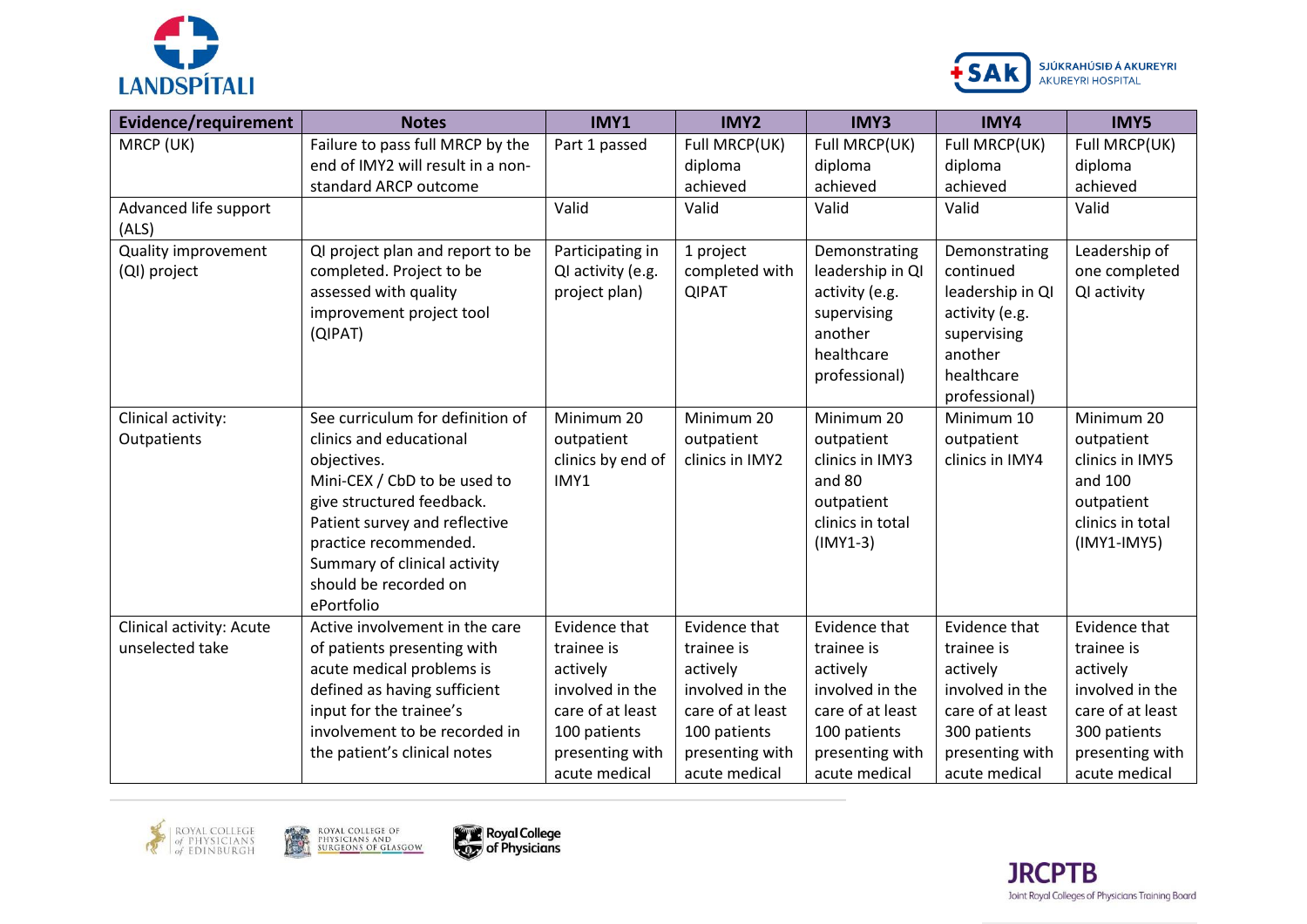



| <b>Evidence/requirement</b> | <b>Notes</b>                      | IMY1        | IMY2              | IMY3              | IMY4              | <b>IMY5</b>        |
|-----------------------------|-----------------------------------|-------------|-------------------|-------------------|-------------------|--------------------|
|                             |                                   | problems in | problems in       | problems in       | problems in       | problems in        |
|                             |                                   | IMY1        | IMY2. ES to       | IMY3 and a        | IMY4 and ES to    | IMY5 and a         |
|                             |                                   |             | confirm level 3   | minimum 500       | confirm level 3   | minimum 1250       |
|                             |                                   |             | for clinical CiP1 | patients in total | for clinical CiP1 | patients in total  |
|                             |                                   |             |                   | $(IMY1-3).$       |                   | $(IMY1-5).$        |
|                             |                                   |             |                   | ES to confirm     |                   | ES to confirm      |
|                             |                                   |             |                   | level 3 for       |                   | level 4 for        |
|                             |                                   |             |                   | clinical CiP1     |                   | clinical CiP1      |
| Clinical activity:          | Trainees should be involved in    |             |                   | Minimum of 24     |                   | Minimum of 36      |
| Continuing ward care of     | the day-to-day management of      |             |                   | months by end     |                   | months by end      |
| patients admitted with      | acutely unwell medical            |             |                   | of IMY3           |                   | of IMY5. ES to     |
| acute medical problems      | inpatients for at least 24 months |             |                   |                   |                   | confirm level 4    |
|                             | in IMY1-3 and further 12          |             |                   |                   |                   | for clinical CiP 4 |
|                             | months during IMY4-5              |             |                   |                   |                   |                    |
| Critical care               | See curriculum for definition of  |             |                   | Evidence of       |                   |                    |
|                             | critical care placements and      |             |                   | completion of     |                   |                    |
|                             | learning objectives               |             |                   | minimum 10        |                   |                    |
|                             |                                   |             |                   | weeks in critical |                   |                    |
|                             |                                   |             |                   | care setting      |                   |                    |
|                             |                                   |             |                   | (ICU or HDU), in  |                   |                    |
|                             |                                   |             |                   | not more than     |                   |                    |
|                             |                                   |             |                   | two separate      |                   |                    |
|                             |                                   |             |                   | blocks by end of  |                   |                    |
|                             |                                   |             |                   | IMY3              |                   |                    |
| Geriatric medicine          |                                   |             |                   | Evidence of       |                   |                    |
|                             |                                   |             |                   | completion of     |                   |                    |
|                             |                                   |             |                   | minimum of        |                   |                    |
|                             |                                   |             |                   | four months in    |                   |                    |
|                             |                                   |             |                   | a team led by a   |                   |                    |
|                             |                                   |             |                   | consultant        |                   |                    |
|                             |                                   |             |                   | geriatrician by   |                   |                    |







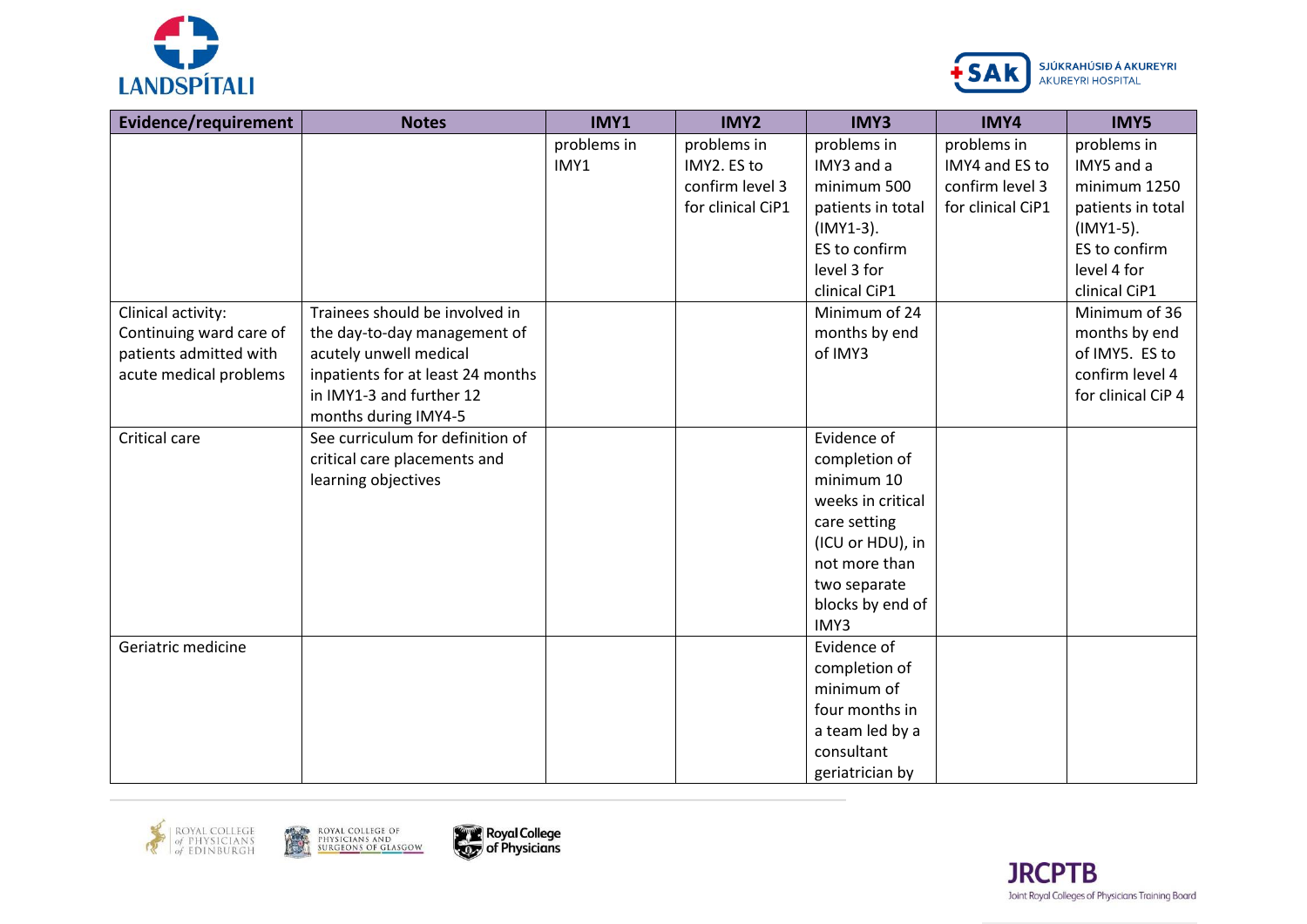



| Evidence/requirement       | <b>Notes</b>                                                                                                                                                      | IMY1                                                                | <b>IMY2</b>                                                                                   | <b>IMY3</b>                                                                                                                                                                                           | IMY4                                                                                             | <b>IMY5</b>                                                                                                                                                                                                                 |
|----------------------------|-------------------------------------------------------------------------------------------------------------------------------------------------------------------|---------------------------------------------------------------------|-----------------------------------------------------------------------------------------------|-------------------------------------------------------------------------------------------------------------------------------------------------------------------------------------------------------|--------------------------------------------------------------------------------------------------|-----------------------------------------------------------------------------------------------------------------------------------------------------------------------------------------------------------------------------|
| Simulation                 | All practical procedures should<br>be taught by simulation as early<br>as possible. Refresher training in<br>procedural skills should be<br>completed if required |                                                                     | Evidence of<br>simulation<br>training<br>(minimum one<br>day), including<br>procedural skills | completion of<br>IMY3. At least<br>one MCR to be<br>completed by<br>geriatrician<br>during IMY1-3<br>Evidence of<br>simulation<br>training,<br>including<br>human factors<br>and scenario<br>training | Evidence of<br>simulation<br>training,<br>including<br>human factors<br>and scenario<br>training | Trainees should<br>attend such<br>training at least<br>once in the first<br>three years of<br>training and<br>once in the last<br>two years,<br>where their<br>roles and real-<br>life<br>responsibilities<br>are reflected |
| <b>Teaching attendance</b> | Minimum hours per training<br>year. To be specified at<br>induction.<br>Summary of teaching<br>attendance to be recorded in<br>ePortfolio                         | Confirmed<br>attendance to<br>75% of formal<br>teaching<br>provided | Confirmed<br>attendance to<br>75% of formal<br>teaching<br>provided                           | Confirmed<br>attendance to<br>75% of formal<br>teaching<br>provided                                                                                                                                   | Confirmed<br>attendance to<br>75% of formal<br>teaching<br>provided                              | Confirmed<br>attendance to<br>75% of formal<br>teaching<br>provided                                                                                                                                                         |







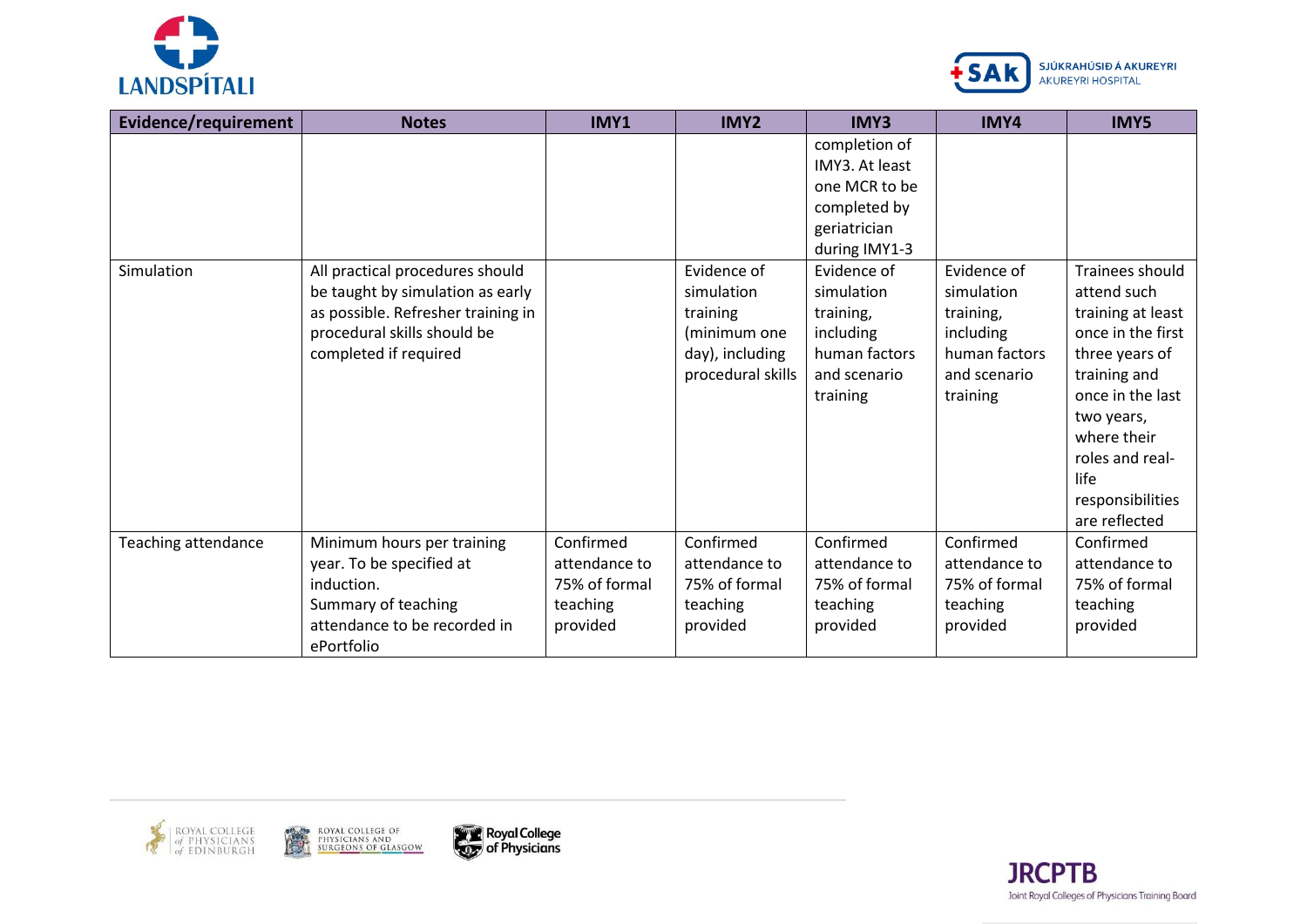



## **Practical procedural skills**

**Trainees must be able to outline the indications for the procedures listed in the table below and recognise the importance of valid consent, aseptic technique, safe use of analgesia and local anaesthesia, minimisation of patient discomfort, and requesting for help when appropriate. For all practical procedures the trainee must be able to appreciate and recognise complications and respond appropriately if they arise, including calling for help from colleagues in other specialties when necessary. Please see table below for minimum levels of competence expected in each training year.**

| Practical procedures - minimum requirements       | IMY1                                                    | IMY2                                                                                   | IMY3                      | IMY4                  | IMY5                  |
|---------------------------------------------------|---------------------------------------------------------|----------------------------------------------------------------------------------------|---------------------------|-----------------------|-----------------------|
| Advanced cardiopulmonary resuscitation (CPR)      | Skills lab or<br>satisfactory<br>supervised<br>practice | Participation in<br>CPR team                                                           | Leadership of<br>CPR team | Maintain <sup>a</sup> | Maintain <sup>a</sup> |
| Temporary cardiac pacing using an external device | Skills lab or<br>satisfactory<br>supervised<br>practice | Maintain <sup>a</sup>                                                                  | Maintain <sup>a</sup>     | Maintain <sup>a</sup> | Maintain <sup>a</sup> |
| Ascitic tap                                       | Skills lab or<br>satisfactory<br>supervised<br>practice | Competent to<br>perform<br>unsupervised as<br>evidenced by<br>summative<br><b>DOPS</b> | Maintain <sup>a</sup>     | Maintain <sup>a</sup> | Maintain <sup>a</sup> |
| Lumbar puncture                                   | Skills lab or<br>satisfactory<br>supervised<br>practice | Competent to<br>perform<br>unsupervised as<br>evidenced by<br>summative<br><b>DOPS</b> | Maintain <sup>a</sup>     | Maintain <sup>a</sup> | Maintain <sup>a</sup> |





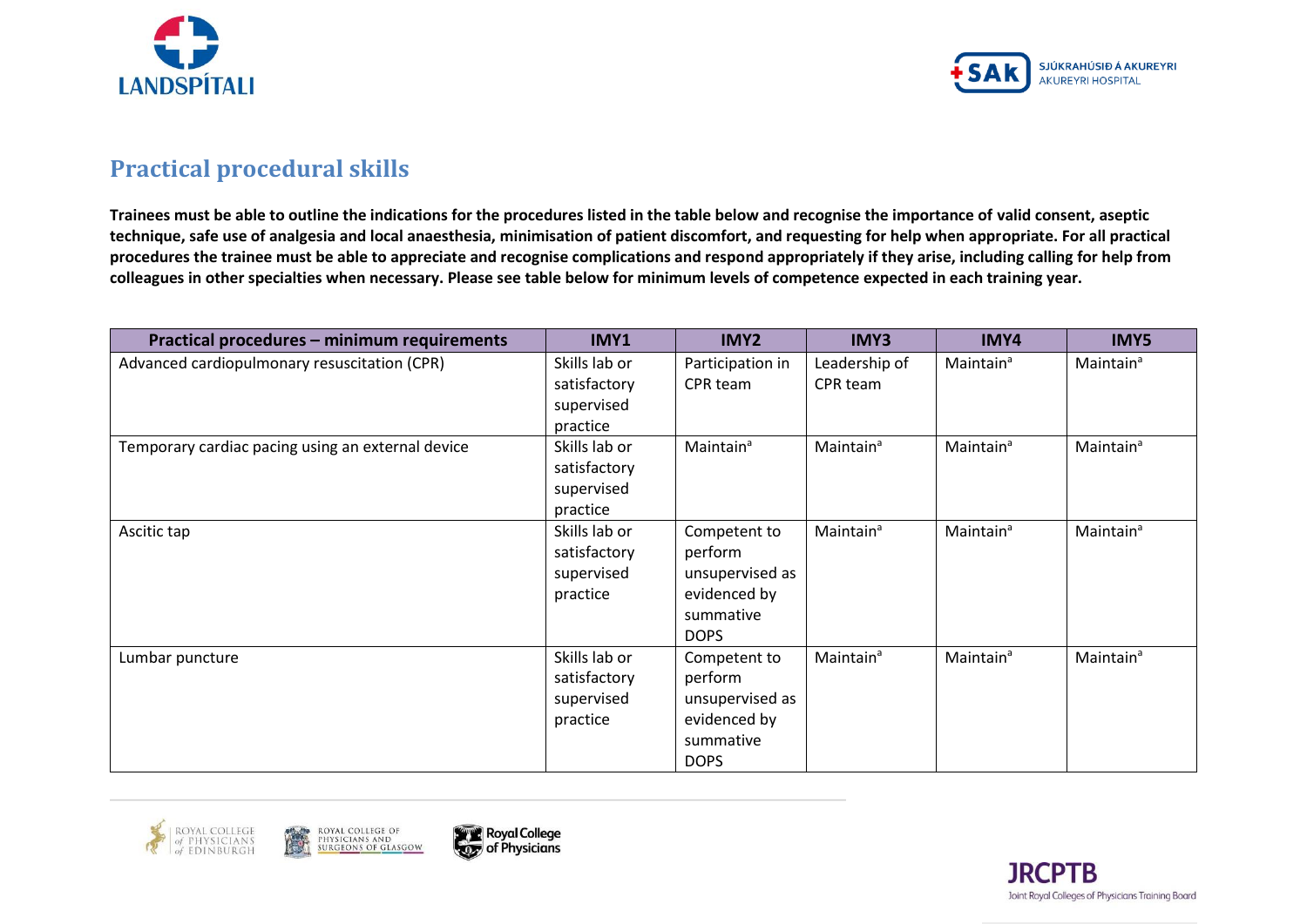



| Practical procedures - minimum requirements                                                                                                                                                                                                                                                                                                                | IMY1                                                    | IMY2                                                                                                  | <b>IMY3</b>           | IMY4                  | <b>IMY5</b>           |
|------------------------------------------------------------------------------------------------------------------------------------------------------------------------------------------------------------------------------------------------------------------------------------------------------------------------------------------------------------|---------------------------------------------------------|-------------------------------------------------------------------------------------------------------|-----------------------|-----------------------|-----------------------|
| Nasogastric (NG) tube                                                                                                                                                                                                                                                                                                                                      | Skills lab or<br>satisfactory<br>supervised<br>practice | Competent to<br>perform<br>unsupervised as<br>evidenced by<br>summative                               | Maintain <sup>a</sup> | Maintain <sup>a</sup> | Maintain <sup>a</sup> |
| Pleural aspiration for fluid (diagnostic)<br>It can be assumed that a trainee who is capable of<br>performing pleural aspiration of fluid is capable of<br>introducing a needle to decompress a large symptomatic<br>pneumothorax. Pleural procedures should be undertaken in<br>line with the British Thoracic Society guidelines <sup>b</sup>            | Skills lab or<br>satisfactory<br>supervised<br>practice | <b>DOPS</b><br>Competent to<br>perform<br>unsupervised as<br>evidenced by<br>summative<br><b>DOPS</b> | Maintain <sup>a</sup> | Maintain <sup>a</sup> | Maintain <sup>a</sup> |
| Access to circulation for resuscitation (femoral vein or<br>intraosseous)<br>The requirement is for a minimum of skills lab training or<br>satisfactory supervised practice in one of these two<br>mechanisms for obtaining access to the circulation to allow<br>infusion of fluid in the patient where peripheral venous<br>access cannot be established | Skills lab or<br>satisfactory<br>supervised<br>practice | Maintain <sup>a</sup>                                                                                 | Maintain <sup>a</sup> | Maintain <sup>a</sup> | Maintain <sup>a</sup> |
| Central venous cannulation (internal jugular or subclavian)                                                                                                                                                                                                                                                                                                | Skills lab or<br>satisfactory<br>supervised<br>practice | Maintain <sup>a</sup>                                                                                 | Maintain <sup>a</sup> | Maintain <sup>a</sup> | Maintain <sup>a</sup> |
| Intercostal drain for pneumothorax                                                                                                                                                                                                                                                                                                                         | Skills lab or<br>satisfactory<br>supervised<br>practice | Maintain <sup>a</sup>                                                                                 | Maintain <sup>a</sup> | Maintain <sup>a</sup> | Maintain <sup>a</sup> |
| Intercostal drain for effusion<br>Pleural procedures should be undertaken in line with the<br>British Thoracic Society guidelines <sup>b</sup>                                                                                                                                                                                                             | Skills lab or<br>satisfactory<br>supervised<br>practice | Maintain <sup>a</sup>                                                                                 | Maintain <sup>a</sup> | Maintain <sup>a</sup> | Maintain <sup>a</sup> |





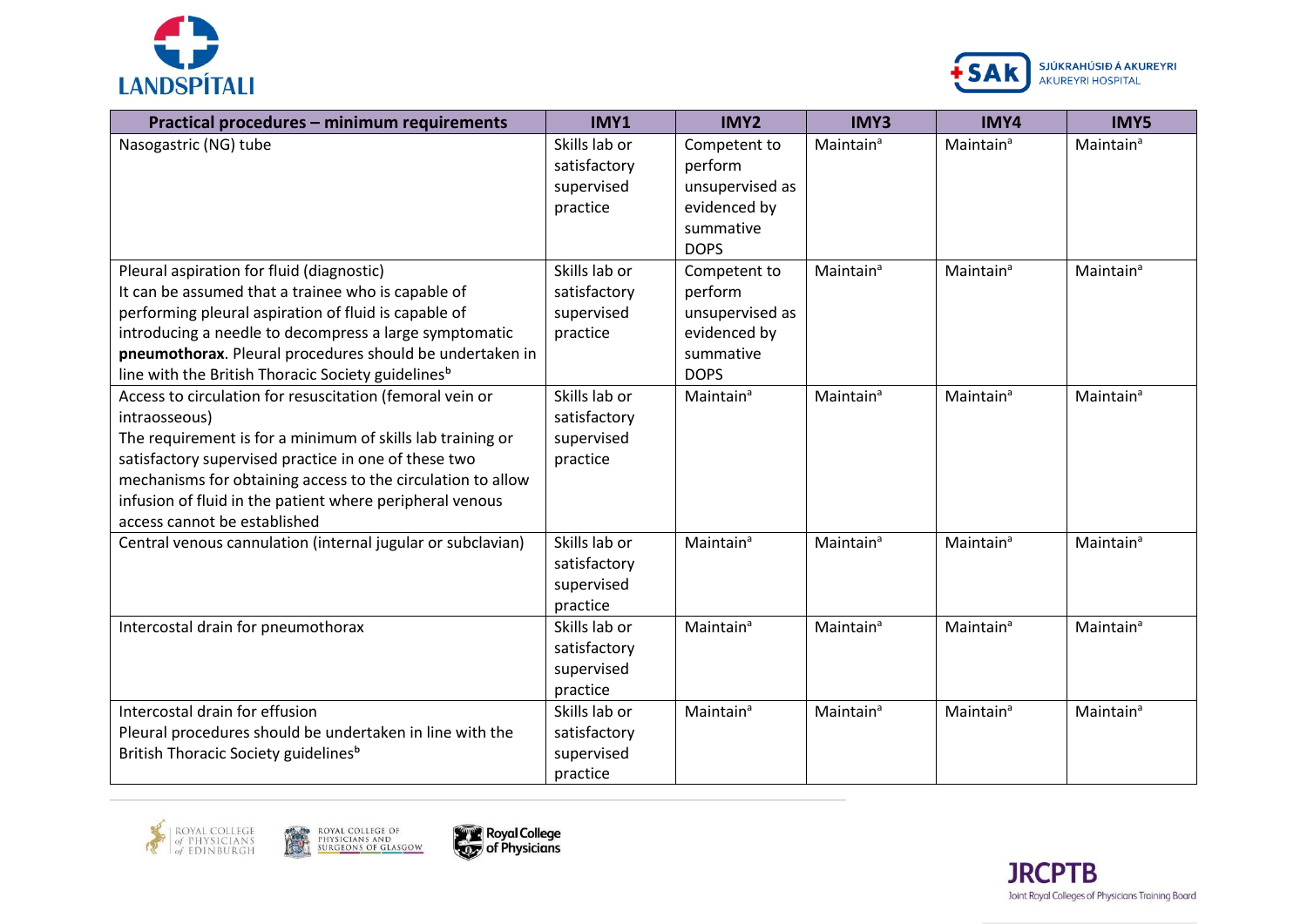



| Practical procedures - minimum requirements | IMY1                                                    | IMY2                                                                                   | IMY3                  | IMY4                  | <b>IMY5</b>           |
|---------------------------------------------|---------------------------------------------------------|----------------------------------------------------------------------------------------|-----------------------|-----------------------|-----------------------|
| Direct current (DC) cardioversion           | Skills lab or<br>satisfactory<br>supervised<br>practice | Competent to<br>perform<br>unsupervised as<br>evidenced by<br>summative<br><b>DOPS</b> | Maintain <sup>a</sup> | Maintain <sup>a</sup> | Maintain <sup>a</sup> |
| Abdominal paracentesis                      | Skills lab or<br>satisfactory<br>supervised<br>practice | Maintain <sup>a</sup>                                                                  | Maintain <sup>a</sup> | Maintain <sup>a</sup> | Maintain <sup>a</sup> |

<sup>a</sup> When a trainee has been signed off as being able to perform a procedure independently, he/she is not required to have any further assessment (DOPS) *of that procedure unless his/her educational supervisor thinks that this is required (in line with standard professional conduct). This also applies to procedures that have been signed off during foundation training or in other training programmes (e.g. ACCS).*

<sup>*b*</sup> These state that thoracic ultrasound quidance is strongly recommended for all pleural procedures for pleural fluid, also that the marking of a site *using thoracic ultrasound for subsequent remote aspiration or chest drain insertion is not recommended, except for large effusions. Ultrasound guidance should be provided by a pleural-trained ultrasound practitioner*